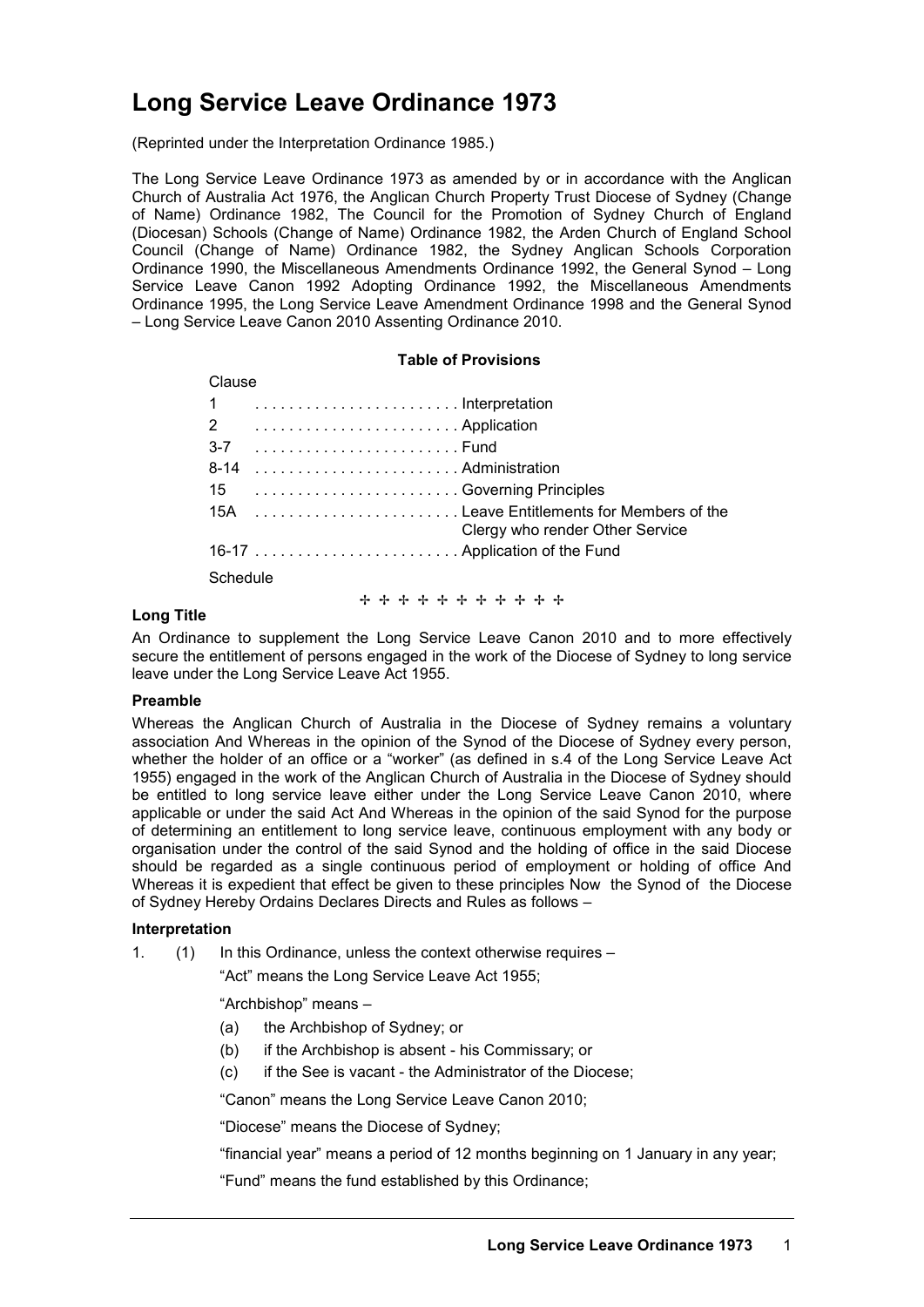"member of the clergy" means a person who –

- (a) is a member of the clergy as defined in section 4 of the Canon; and
- (b) is licensed by the Archbishop.

"Other Service" means service in the Diocese by a member of the clergy who is licensed by the Archbishop to an office in a parish which is not –

- (a) Service; or
- (b) service as a worker.

"organisation" means –

- (a) Anglican Church Property Trust Diocese of Sydney; and
- (b) each body corporate constituted by or under the Anglican Church of Australia (Bodies Corporate) Act 1938 at the instance of the Synod or the Standing Committee; and
- (c) each organisation or association regulated by ordinance of the Synod or the Standing Committee; and
- (d) each organisation or association regulated by resolution of the Synod; and
- (e) every organisation which is declared by resolution of the Standing Committee to be an organisation to which this Ordinance applies,

whether in existence on or at any time after the date on which this Ordinance comes into effect.

"parish" means a parish, provisional parish or other ecclesiastical district existing from time to time in the Diocese.

"Service" has the same meaning as in section 4 of the Canon.

"worker" means a person who is a worker as defined in section 3(1) of the Act.

(2) A worker shall be deemed to be employed in a Parish if he is engaged by the rector, minister, churchwardens, parish council or other responsible body thereof and is paid from moneys which are church trust property as defined in Section 4 of the Anglican Church of Australia Trust Property Act 1917.

(3) The headings contained in this Ordinance have been inserted as a matter of convenience only and shall not limit or restrict the provisions of this Ordinance in any way.

(4) This Ordinance may be cited as "Long Service Leave Ordinance 1973".

## **Application**

2. (1) This Ordinance shall apply to every Parish.

(2) Subject to subclauses (3), (4) and (5) of this clause this Ordinance shall apply to every organisation.

(3) This Ordinance shall not apply to any of the organisations listed in the Schedule hereto unless –

- (a) a majority of the members or other governing council of such organisation give their written consent to this Ordinance applying to such organisation, and
- (b) the Standing Committee declares, by resolution, that this Ordinance shall apply to such organisation.
- (4) This Ordinance shall cease to apply to an organisation if –
- (a) a majority of the members or other governing council of such organisation request the Standing Committee to pass the resolution referred to in paragraph (b) of this subclause, and
- (b) the Standing Committee declares, by resolution, that this Ordinance shall cease to apply to such organisation.
- (5) Where –
- (a) this Ordinance has ceased to apply to an organisation by virtue of a resolution passed pursuant to subclause (4) of this clause, and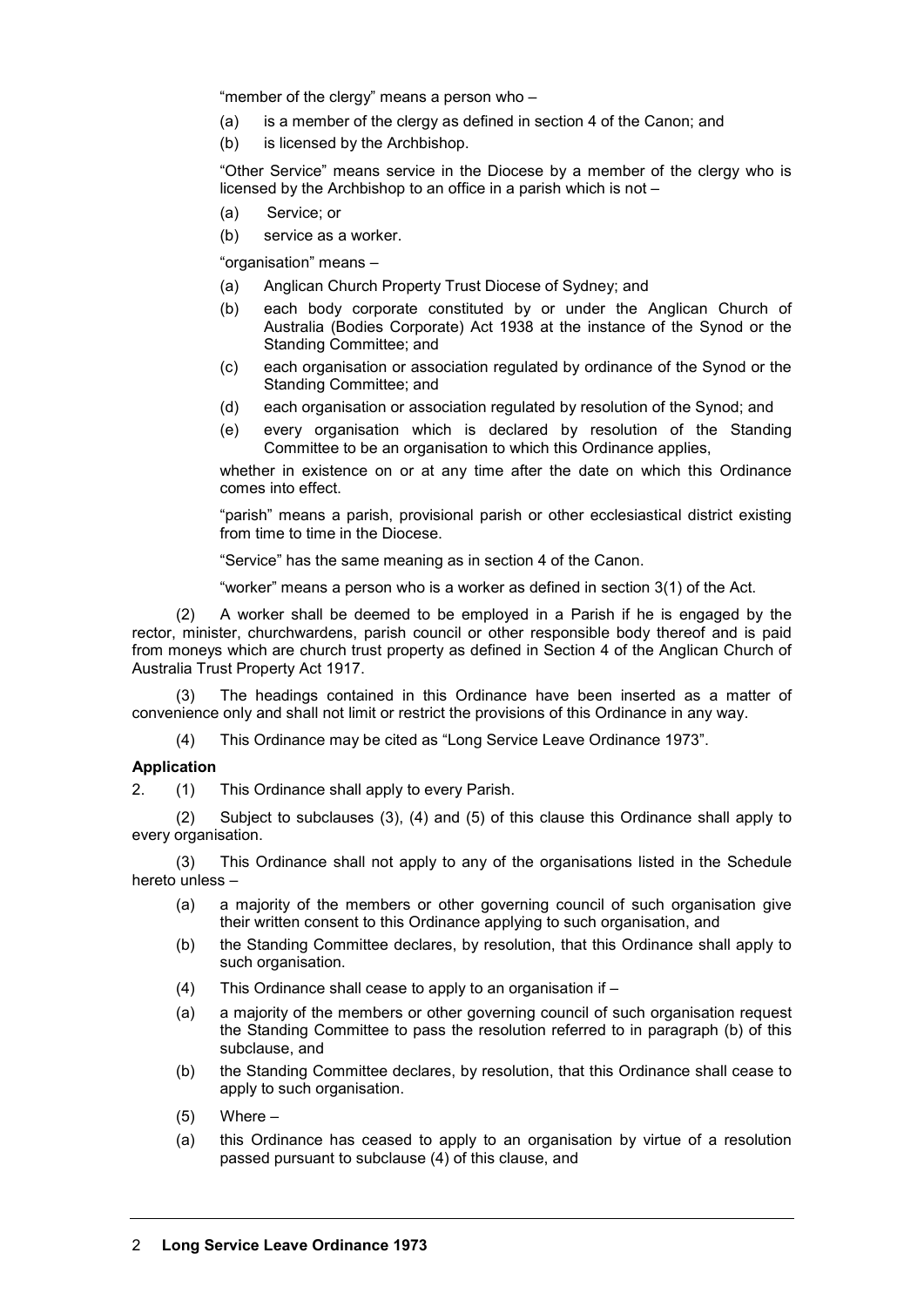(b) a majority of the governing council or where there is no governing council a majority of the members of such organisation request the Standing Committee to pass the resolution hereinafter (in this subclause) referred to, the Standing Committee may declare, by resolution, that this Ordinance shall apply to such organisation.

(6) If the Standing Committee passes a resolution pursuant to subclauses (3) or (5) of this clause, this Ordinance shall apply to the organisation named or referred to in that resolution on and from the date on which the Standing Committee passes such resolution.

(7) If the Standing Committee passes a resolution pursuant to subclause (4) of this clause, this Ordinance shall cease to apply to the organisation named or referred to in that resolution on the day following the date on which the Standing Committee passes such resolution.

(8) The Standing Committee may include any terms or conditions that it may consider just and equitable in the circumstances in any resolution passed by it pursuant to subclauses (3),(4) or (5) of this clause (being terms or conditions relating to long service leave or to contribution or moneys collected therefor) and all such terms and conditions shall be binding on the organisation concerned.

## **Fund**

3. There shall be a Fund called the Sydney Diocesan Long Service Leave Fund which shall be managed by the Standing Committee.

4. (1) The Churchwardens of the principal or only church in every Parish shall supply to the Standing Committee, in such form as the Standing Committee may require, by the 15th April in 1974 and every year thereafter –

- (a) the name of every member of the clergy who was licensed to or who regularly officiated in such Parish at any time during the previous financial year,
- (b) the name of every worker employed at any time during that financial year in such Parish,
- (c) the amount of the stipend, salary and other remuneration paid to such persons during that financial year, and
- (d) such other information that the Standing Committee may require for the purposes of the Fund.

(2) Every organisation to which this Ordinance applies shall supply to the Standing Committee, in such form as the Standing Committee may require by the 15th April, in 1974 and every year thereafter –

- (a) the name of every member of the clergy holding an office within such organisation at any time during that financial year,
- (b) the name of every worker employed at any time during that financial year by that organisation,
- (c) the amount of the stipend, salary and other remuneration paid by such organisation to such persons during that financial year, and
- (d) such other information that the Standing Committee may require for the purposes of the Fund.

5. (1) In addition to any contributions payable by each Parish and each organisation to which this Ordinance applies under the Canon or the General Synod – Long Service Leave Canon 2010 Assenting Ordinance 2010, each Parish and each organisation to which this Ordinance applies shall pay to the Standing Committee a percentage of the aggregate of all moneys paid by way of salary and other remuneration to all workers thereof or employed therein during each financial year.

(2) The percentage referred to in subclause (1) shall be such percentage as the Standing Committee may determine by resolution provided that such percentage shall not exceed six percentum (6%) without the approval of the Synod given in a resolution thereof.

Such payment shall be made within one month of written demand being made therefor by or on behalf of the Standing Committee.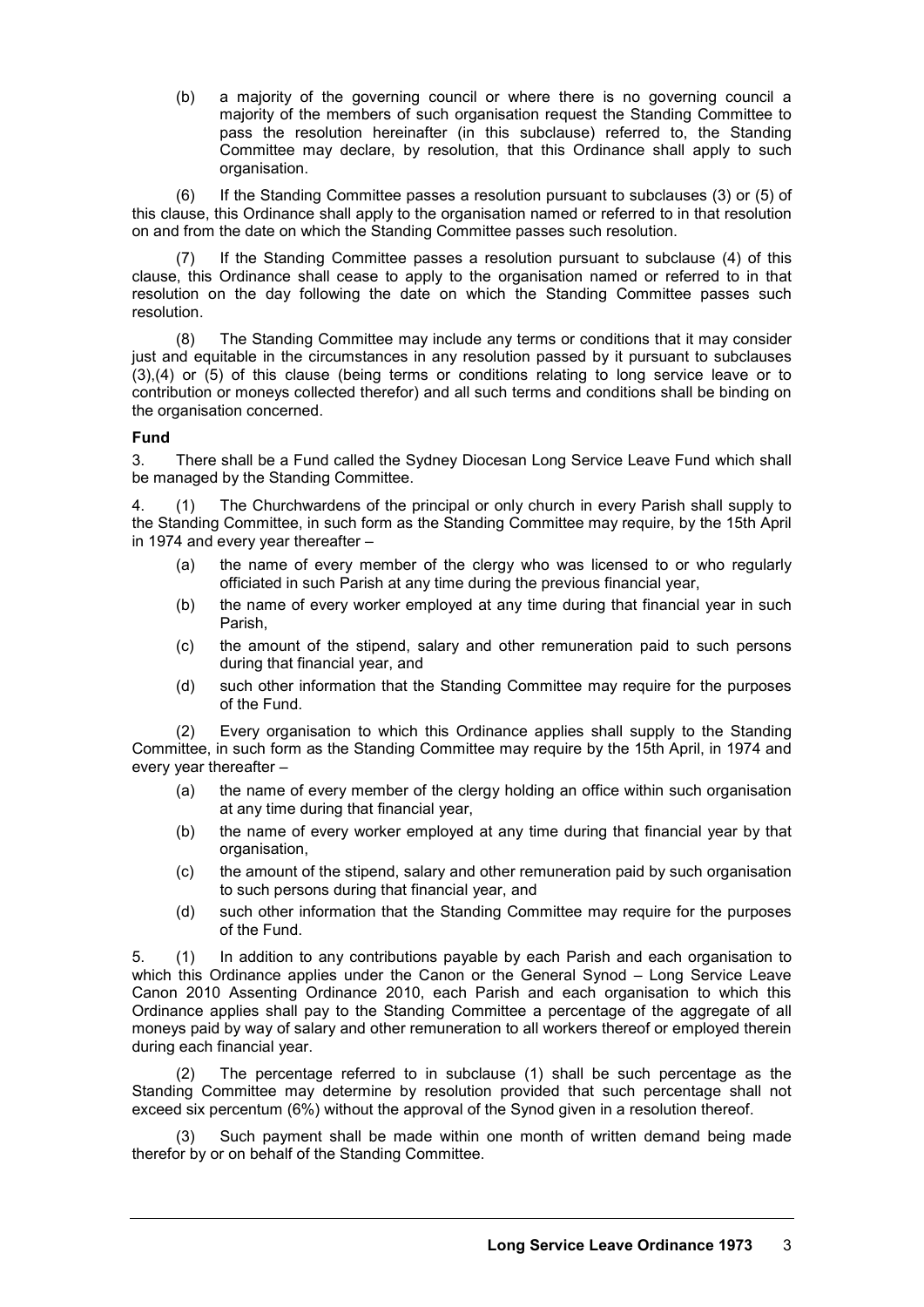6. Any Parish or organisation to which this Ordinance applies shall pay to the Standing Committee an amount equal to the sum of  $-$ 

- (a) the amount standing in any reserve in its books for long service leave as at the 1st day of January 1973, and
- (b) the amount added thereto since that date,

less any amount paid by it by way of long service leave since that date. Such payment shall be made in such instalments and at such times as the Standing Committee, after consulting with that Parish or organisation, by resolution, may approve.

7. The Standing Committee, from time to time, by resolution, may exempt any Parish or organisation from all or any one or more of the obligations imposed upon that Parish or organisation by clauses 4, 5 and 6. Any such exemption may be granted upon such terms and conditions that the Standing Committee may consider to be just and equitable in the circumstances (being terms and conditions relating to long service leave or to contributions or moneys collected therefor) and all such terms and conditions shall be binding on the Parish or organisation concerned. The Standing Committee, from time to time, by resolution, may revoke any such exemption in whole or in part and vary or revoke any such terms and conditions or impose further such terms and conditions.

# **Administration**

8. The Standing Committee shall administer the Fund in accordance with this Ordinance.

9. The Standing Committee shall report to each ordinary session of the Synod on its administration of the Fund.

10. The Standing Committee may delegate all or any of its powers and duties hereunder to such person or persons as it may think fit and may revoke any such delegation. Any such delegation or revocation may be by resolution of the Standing Committee.

11. The Standing Committee may borrow any sums necessary to provide for applications to be made pursuant to clause 16 hereof.

12. The Standing Committee may make such arrangements with the Long Service Leave Board constituted by the Canon to give effect to this Ordinance that it may consider fit.

13. The Standing Committee may make such arrangements that it may think fit with any person, persons or corporation (not being a Parish or organisation) whether part of the Anglican Church of Australia or otherwise or with any government or statutory authority upon any person (hereinafter called the "ex-employee") employed by such person, persons, corporation, government or authority whether in the Commonwealth of Australia or otherwise, becoming a clergyman or worker and alternatively with the ex-employee concerned so as to enable any period of service of the ex-employee whilst employed by such person, persons, corporation, government or authority to be taken into account in determining an entitlement to long service leave.

14. . . . . .

# **Governing Principles**

15. (1) Each member of the clergy who renders Service in the Diocese is entitled to long service leave in accordance with the Canon.

(2) Each member of the clergy who renders Other Service in the Diocese is entitled to long service leave under this Ordinance.

(3) Each worker engaged in the work of the Church in the Diocese is entitled to long service leave under the Act.

- (4) For the purposes of determining an entitlement –
- (a) Service in the Diocese; and
- (b) the continuous provision of Other Service in the Diocese; and
- (c) the continuous employment with any parish, parishes, organisation or organisations in the Diocese (being organisations to which this Ordinance applies),

shall, to the extent permitted by the Canon, this Ordinance and the Act, be regarded as a single whole period of Service, Other Service or employment, as the case may be.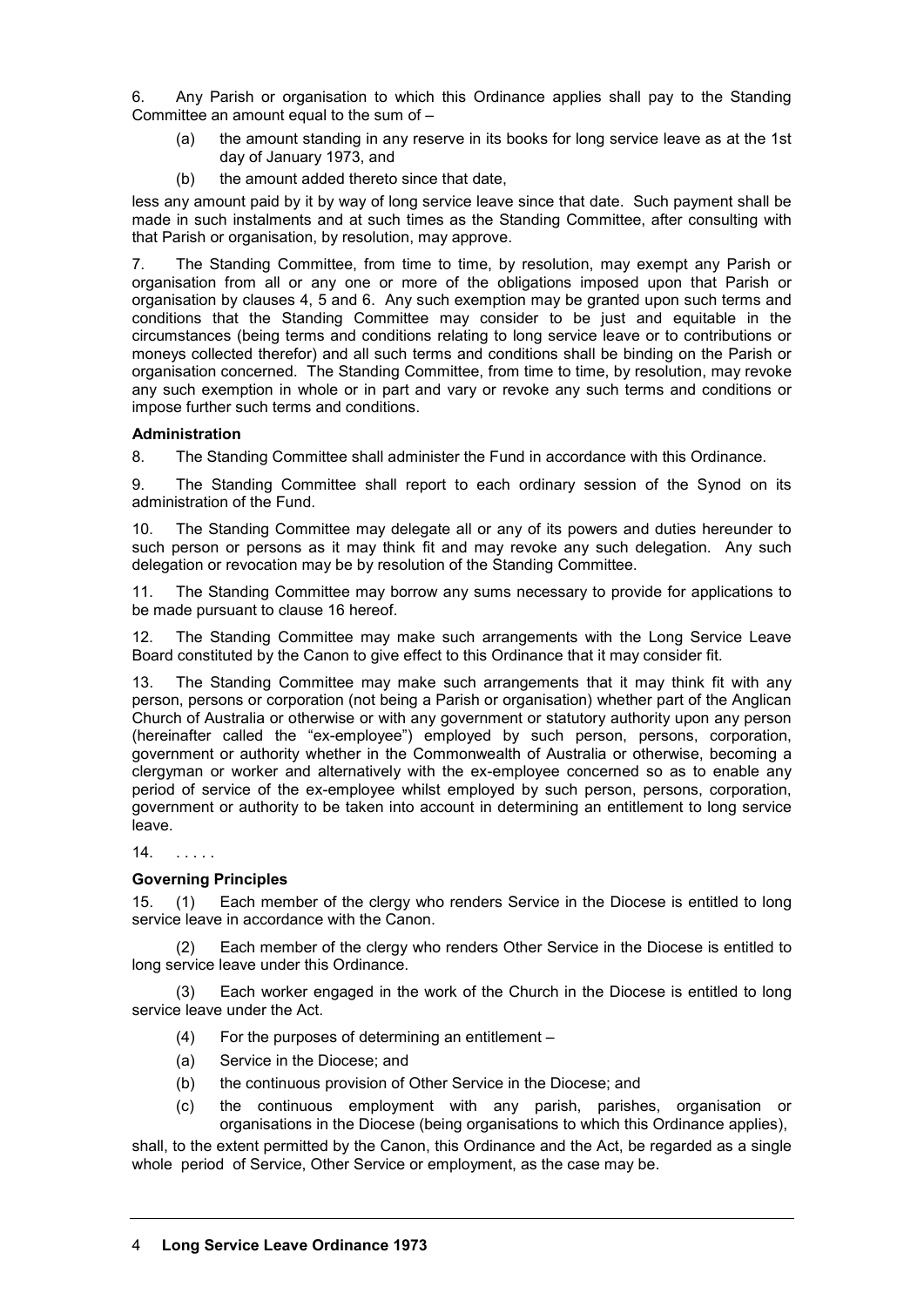## **Leave Entitlements for Members of the Clergy who render Other Service**

15A. (1) The amount of long service leave to which a member of the clergy who renders Other Service in the Diocese shall be entitled is –

- (a) on completion of the first 10 years of continuous Other Service a period of 10 weeks leave; and
- (b) on completion of each subsequent 5 years of continuous Other Service a period of 5 weeks leave.

(2) Leave may be granted and taken in 1 continuous period or, if the member of the clergy and the parish or organisation to which the Other Service is being provided so agree, in separate periods as follows –

- (a) where the amount of the leave exceed 5 weeks but does not exceed 10 weeks, in 2 separate periods; or
- (b) where the amount of the leave exceeds 10 weeks, in 2 or 3 separate periods.
- (3) Long service leave taken under this clause is exclusive of –
- (a) annual holidays; and
- (b) public holidays observed generally throughout New South Wales.

(4) Where a member of the clergy becomes entitled to long service leave under this clause the leave must be given and taken as soon as practicable.

(5) Payment for long service leave under this clause shall be calculated by reference to the ordinary pay of the member of the clergy at the date immediately preceeding the date on which the long service leave is taken or is deemed to be taken under subclause (6) or (7). For the purposes of this subclause, 'ordinary pay' means the amount of the average weekly stipend or salary earned by the member of the clergy for rendering Other Service during –

- (a) the period of 12 months; or
- (b) the period of 5 years,

ending on the date immediately proceeding the date on which the long service leave is taken or is deemed to be taken under subclause  $(6)$  or  $(7)$ , whichever is the greater.

(6) Where the continuous Other Service of a member of the clergy is terminated, other than by reason of the death of that person and any long service leave to which the person was entitled has not been taken, the person shall be taken to have entered upon the leave from the date of such termination.

(7) Where the Other Service of a member of the clergy terminates by reason of that person's death and any long service leave to which the person was entitled had not been taken, the person's personal representative shall be paid in full the amount that would have been payable to the person in respect of that person's long service leave entitlement.

(8) Except as permitted by this clause, payments must not be made to a person in lieu of any long service leave to which that person is entitled.

## **Application of the Fund**

16. The Fund shall be applied by the Standing Committee in the following ways –

- (a) in procuring long service leave benefits under the Canon for persons to whom the Canon applies;
- (b) in reimbursing any Parish or organisation to which this Ordinance applies for any amount incurred by it in meeting an entitlement for long service leave under the Act; and
- (c) in giving effect to the principles in clause 15 in such manner as, in the opinion of the Standing Committee, is appropriate in the particular circumstances.

17. Upon this Ordinance ceasing to apply to any organisation, the Standing Committee may refund to such organisation any part of the contributions made by it hereunder or make such other arrangements as in the opinion of the Standing Committee are proper in the circumstances.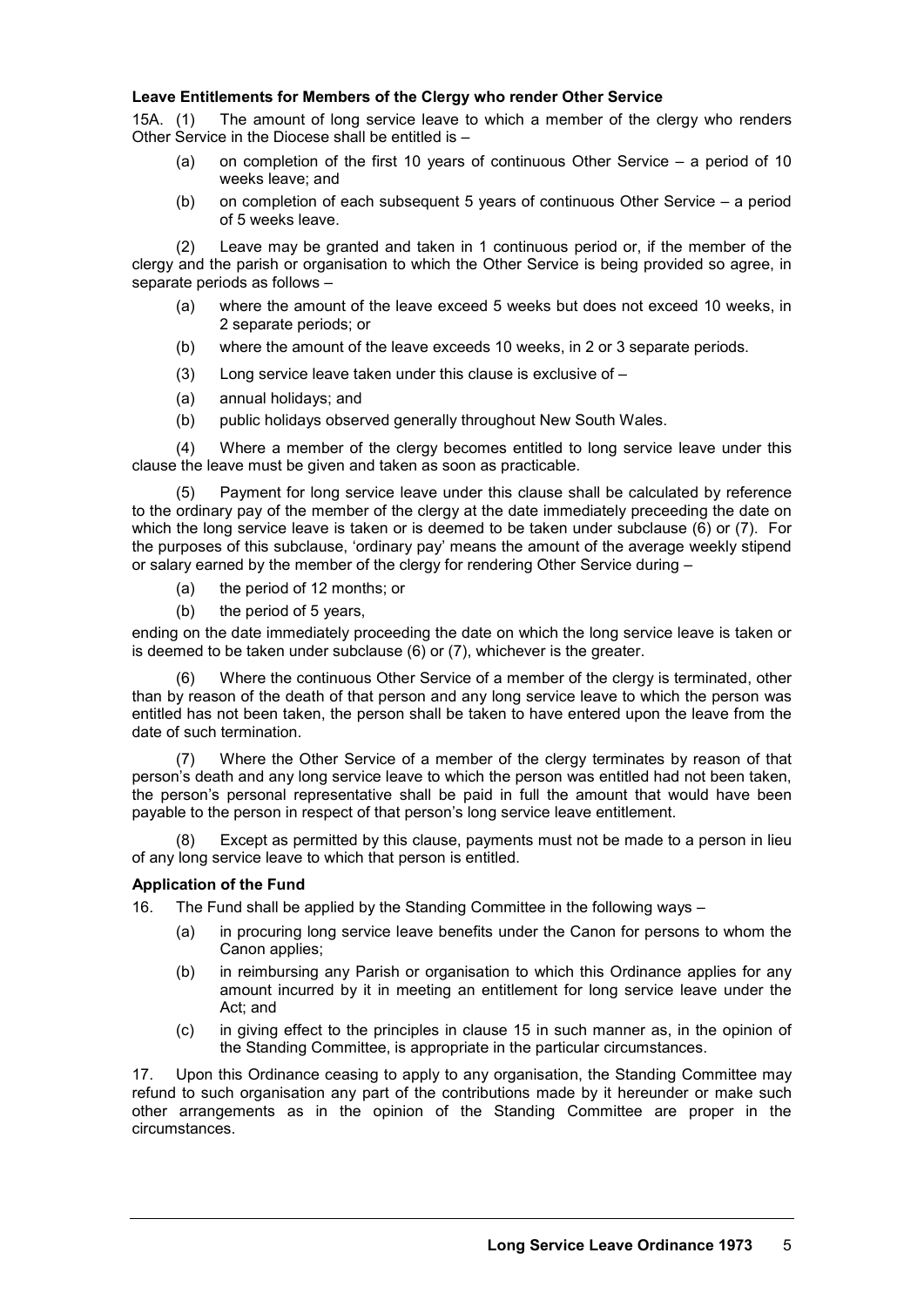## **Schedule**

Abbotsleigh Arden Anglican School Barker College St Catherine's School Waverley Sydney Church of England Girls' Grammar School Tara Anglican Girls' School The Illawarra Grammar School The King's School Sydney Church of England Grammar School Trinity Grammar School Blue Mountains Church of England Grammar School for Boys Sydney Anglican Schools Corporation Council of Macarthur Region Anglican Church School Campbelltown Anglican Schools Council St Andrew's Cathedral School Council William Branwhite Clarke College Council Any Organisation as defined in subclause  $1(1)(f)(v)$  of this Ordinance.

## **Table of Amendments**

- Long Title Amended by Ordinances Nos 37, 1992; 38, 1992 and 28, 2010.
- Preamble Amended under the Anglican Church of Australia Act 1976 and by Ordinances Nos 37, 1992; 38, 1992 and 28, 2010.
- Clause 1 Amended under the Anglican Church of Australia Act 1976 and by Ordinances Nos 36, 1982; 37, 1992; 38, 1992; 24, 1995; 33, 1998 and 28, 2010.
- Clause 4 Amended by Ordinance No 33, 1998.
- Clause 5 Amended by Ordinances Nos 38, 1992 and 28, 2010.
- Clause 7 At its meeting on 29 July 1974 Standing Committee resolved in effect that all parishes and diocesan organisations are exempted from the provisions of clauses 4, 5 and 6 of the Ordinance provided that –
	- (a) in the case of parishes, the churchwardens certify on the annual return of income, and in the case of organisations the council or other governing body certify each year, that adequate provision has been made to cover the liability (if any) of the parish or organisation in respect of long service leave; and
	- (b) in the event of any employee transferring to another parish or organisation under the control of Synod, the parish or organisation as the case may be, makes a payment to the parish or organisation to which the employee is transferring being 2% of the product of the salary (per annum) of the former employee at the time of the transfer and the period of his or her continuous service in parishes and/or organisations in the Diocese expressed in years and fractions thereof.
- Clause 13 Amended under the Anglican Church of Australia Act 1976 and by Ordinance No 33, 1998.
- Clause 14 Omitted by Ordinance No 38, 1992.
- Clause 15 Original clause amended by Ordinance No 37, 1992. Original clause repealed and new clause inserted by Ordinance No 33, 1998.
- Clause 15A Clause inserted by Ordinance No 33, 1998.